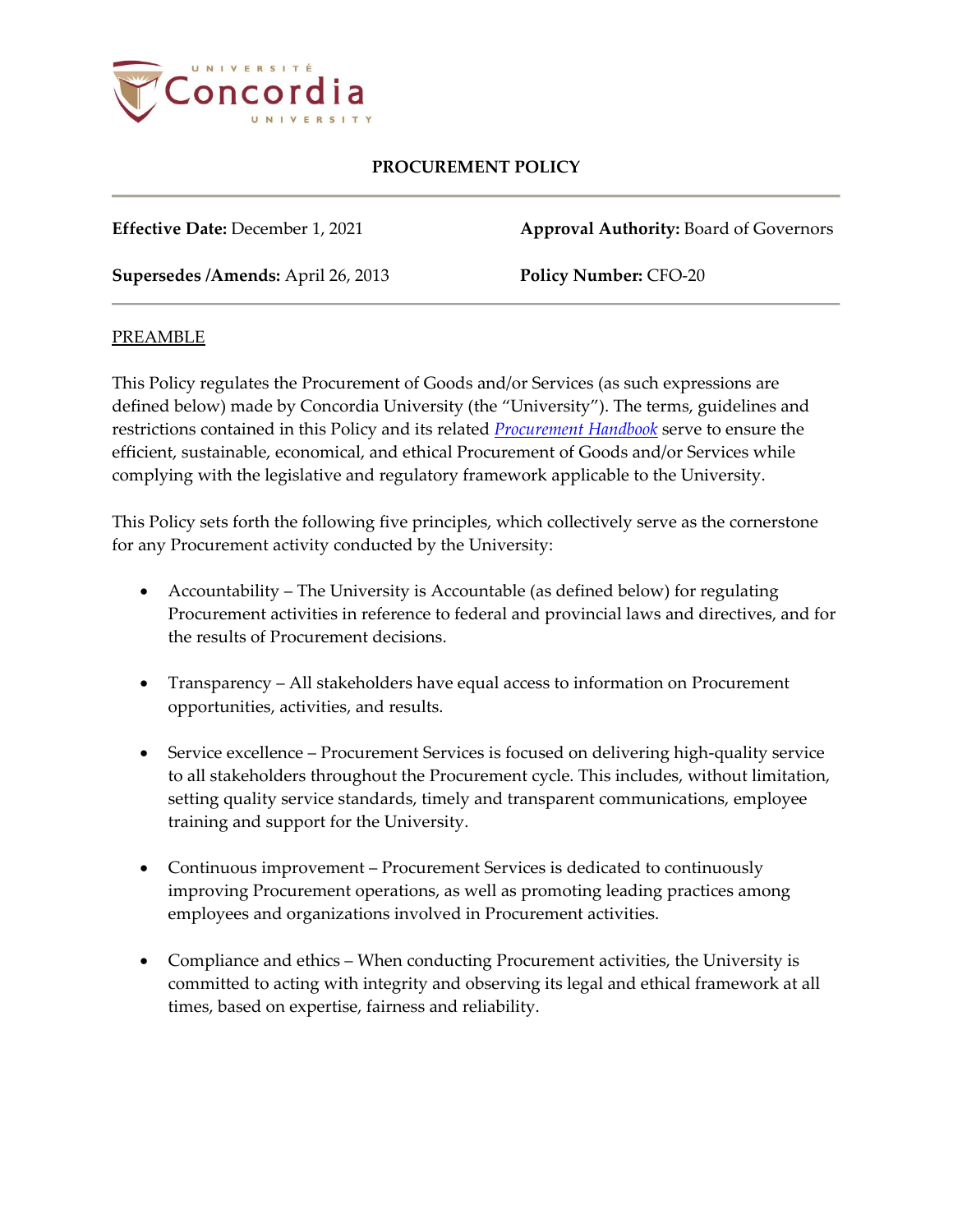

### Page 2 of 13

## PURPOSE

Procuring Goods and/or Services is fundamental to the University's operations. These Procurements must be made in compliance with the legislative and regulatory framework and in accordance with best administrative practices. Therefore, the purpose of this Policy is to:

- ensure that publicly funded Goods and/or Services are acquired by the University through a Procurement cycle that is open, fair and transparent;
- outline responsibilities of Employees (as defined below) and Procurement Services throughout the Procurement cycle; and
- ensure that the Procurement cycle is managed consistently throughout the University.

#### SCOPE

This Policy and its *[Procurement Handbook](https://hub.concordia.ca/content/dam/cspace/services/financial/docs/Procurement_Handbook.pdf)* applies to Goods and/or Services acquired by all faculties, departments, and units of the University and to all Employees of the University. Employees who acquire or wish to acquire Goods and/or Services must be duly authorized to do so by their faculty, department, or unit.

The following contracts and/or third-party transactions are out of the scope of this Policy:

- any agreement which is not a Procurement Contract (as defined below);
- the lease or rental of immovable property as well as any real estate transaction;
- any expenses incurred by an Employee for the University's operations, which are governed by the *Travel and Conference Policy* [\(CFO-3\)](http://www.concordia.ca/content/dam/common/docs/policies/official-policies/CFO-3.pdf);
- any other contract and/or third-party transactions identified as out of scope of this Policy in the *[Procurement Handbook](https://hub.concordia.ca/content/dam/cspace/services/financial/docs/Procurement_Handbook.pdf)*.

This Policy must be interpreted in accordance with the other relevant University policies.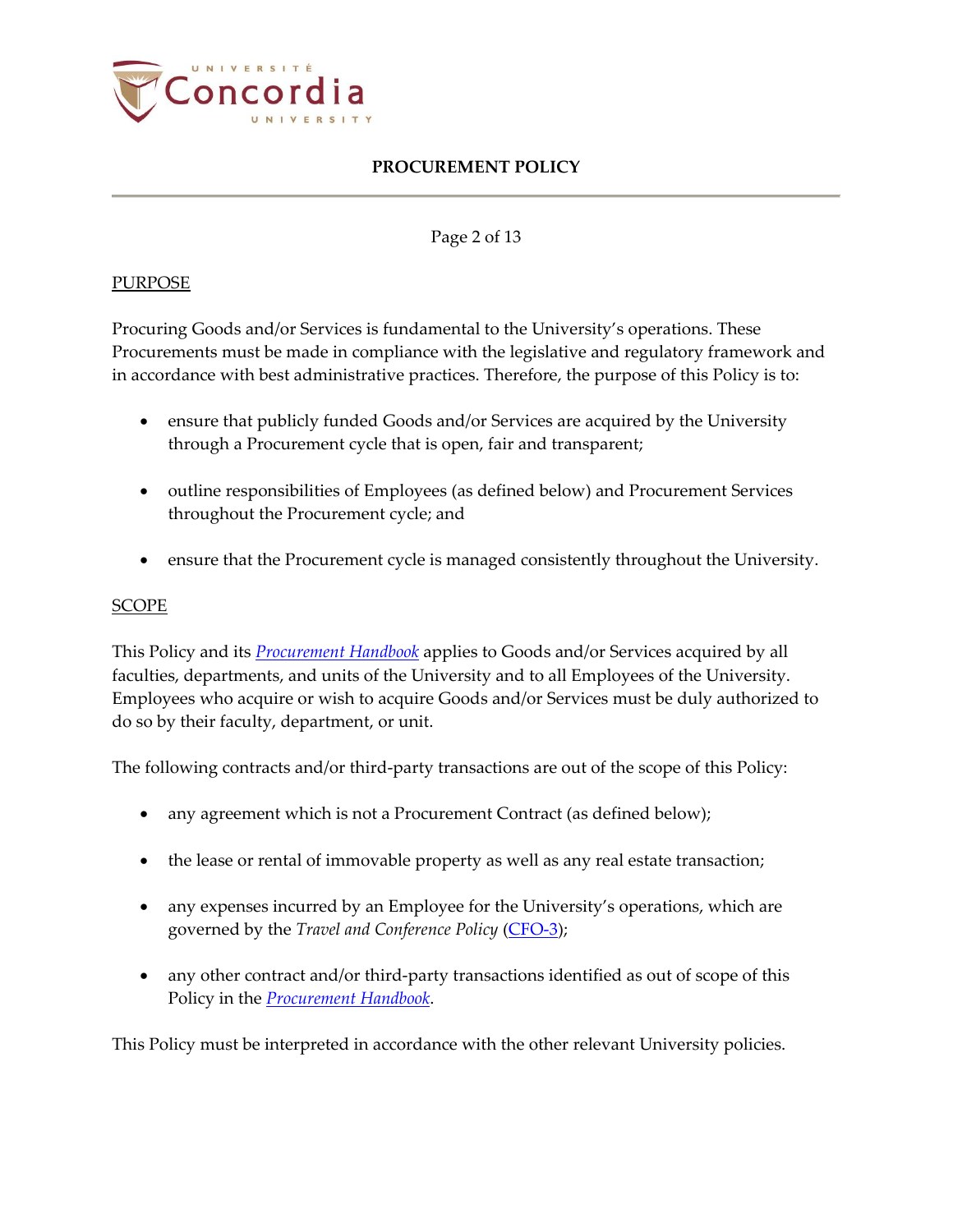

Page 3 of 13

#### DEFINITIONS

For the purposes of this Policy, the following definitions shall apply:

"Accountable" means having to answer for and justify decisions for work, action, or failure to act.

"Bidder(s)" means a Vendor (as defined below) who submits, or intends to submit, a bid in response to a call for tenders.

"Co-operative Procurement(s)" means an acquisition for the supply of Goods and/or Services through the *Centre d'acquisitions gouvernementales, Infrastructures technologiques Québec* or any other group purchasing organization.

"Competitive Procurement" means a set of procedures used to acquire Goods and/or Services through a bidding process.

"Competitive Tendering Threshold(s)" means the total dollar value of a Procurement (including the value of any renewal options but excluding taxes) at which a Competitive Procurement is required, as determined in the *[Procurement Handbook](https://hub.concordia.ca/content/dam/cspace/services/financial/docs/Procurement_Handbook.pdf)*.

"Consulting Services" means professional, expert or strategic advice services provided by a Vendor under an agreement.

"Contract Owner(s)" means the individual that manages a Procurement Contract as outlined in the *[Procurement Handbook](https://hub.concordia.ca/content/dam/cspace/services/financial/docs/Procurement_Handbook.pdf)*.

"Delegated Unit(s)" means a unit of the University to which Procurement Authority (as defined below) has been delegated by Procurement Services.

"Goods and/or Services" means any good or service, including, but not limited to, supplies, movable property and construction.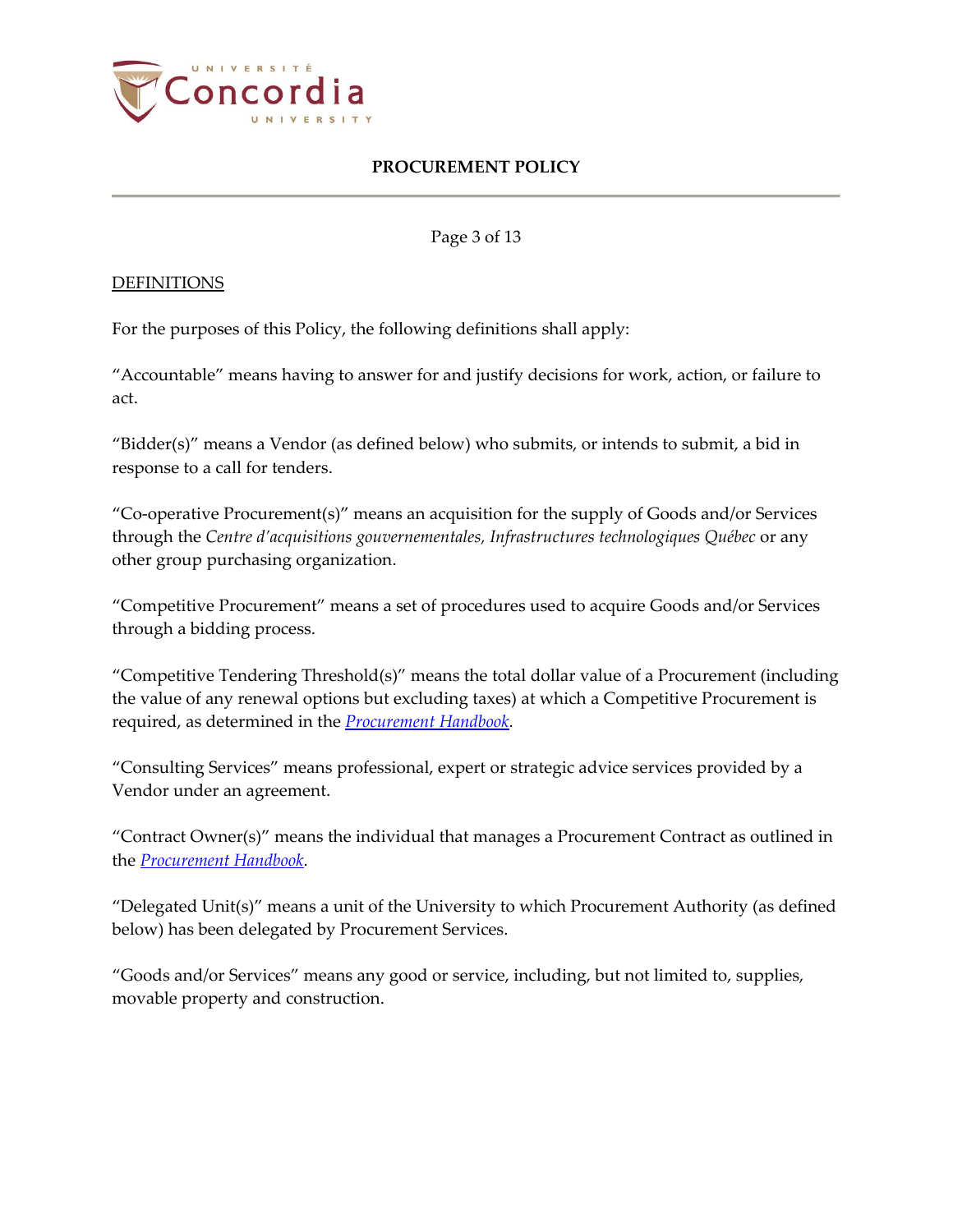

### Page 4 of 13

"Employee(s)" is deemed to include:

- a) any full-time, part-time or temporary employee of the University, including staff, faculty, postdoctoral fellows, researchers, members of the administration, stagiaires and interns;
- b) any physical or moral person engaged by the University on a consulting basis or in virtue of any other contractual agreement;
- c) any appointee (including volunteers) of the University; and
- d) any Governor, Director and/or Officer of the University.

"Non-Competitive Procurement" means a set of procedures used to acquire Goods and/or Services without a competitive bidding process.

"P-Card Transaction(s)" means the authorized Procurement Channel (as defined below) used to purchase Goods and/or Services without a Requisition (as defined below) through the University's Procurement Card ("P-Card").

"Procurement(s)" means an acquisition of Goods and/or Services made through the Procurement Channels authorized by Procurement Services.

"Procurement Authority" means the right to perform Procurement activities in compliance with this Policy.

"Procurement Channel(s)" means, without limitation, any authorized process, procedure, platform or application through which a Procurement is made.

"Procurement Contract(s)" means a binding agreement for the supply of Goods and/or Services, including, but not limited to, a contract entered into by the University and a Vendor or a purchase order.

"Public Call for Tenders" means a public Competitive Procurement where Vendors are offered the opportunity to provide bids for Goods and/or Services.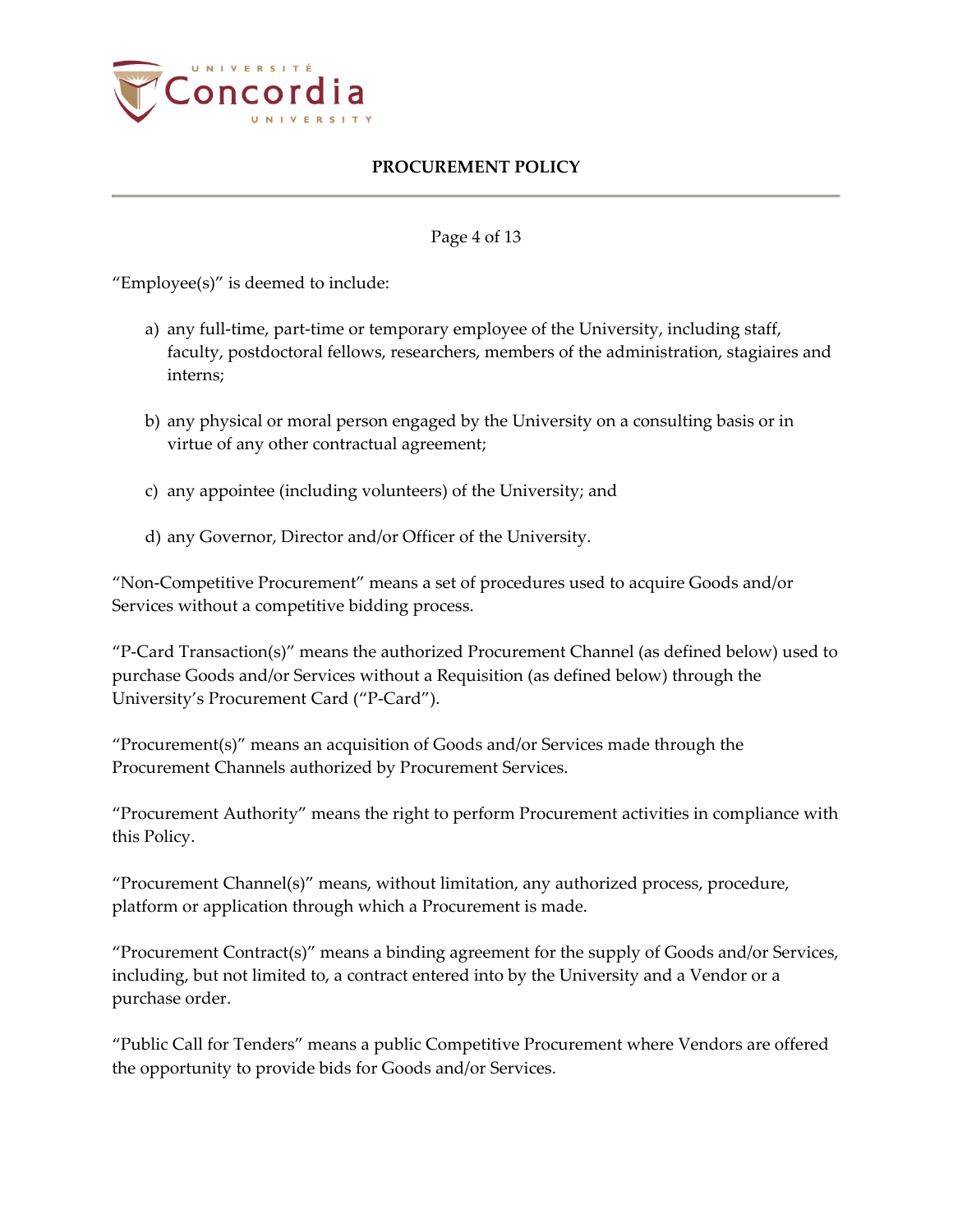

### Page 5 of 13

"Public Procurement(s)" means a Procurement whose total value (including the value of any extension option but excluding taxes) is equal or exceeds the Public Tendering Threshold (as defined below).

"Public Procurement Laws" mean all applicable laws and government regulations, policies, decrees and directives, including without limitation and when applicable, the *[Loi sur les contrats](http://legisquebec.gouv.qc.ca/en/showdoc/cs/c-65.1)  [des organismes publics, RLRQ, chapitre C-65.1](http://legisquebec.gouv.qc.ca/en/showdoc/cs/c-65.1) (*the "LCOP") and its associated regulations, the *[Loi](http://www.legisquebec.gouv.qc.ca/en/ShowDoc/cs/A-33.2.1)  [sur l'autorité des marchés publics, RLRQ, chapitre A](http://www.legisquebec.gouv.qc.ca/en/ShowDoc/cs/A-33.2.1)-33.2.1* (the "LAMP"), and all laws, regulations, policies, decrees and directives applicable to Public Procurements.

"Public Tendering Threshold(s)" means the dollar value threshold determined by the government for a Public Call for Tenders, as outlined in the *[Procurement Handbook](https://hub.concordia.ca/content/dam/cspace/services/financial/docs/Procurement_Handbook.pdf)*.

"Regulated Goods" means any Goods and/or Services whose Procurement, receipt, storage, transfer, distribution, return, destruction or disposition is regulated by any federal or provincial government entity, including, without limitation, any controlled substances, goods and products, nuclear substances and radiation emitting devices, biological materials and undenatured alcohol.

"RENA" means the "*Registre des entreprises non admissibles aux contrats public*s", being the register of businesses that are not admissible to public contracts adopted pursuant to the *[Loi sur](http://legisquebec.gouv.qc.ca/en/showdoc/cs/c-65.1)  [les contrats des organismes publics, RLRQ, chapitre C-65.1](http://legisquebec.gouv.qc.ca/en/showdoc/cs/c-65.1) (*the "LCOP"). This register can be consulted [here.](https://amp.quebec/en/rena/)

"Requisition" means a request to initiate a Procurement.

"Responsible" means having the duty to complete a task.

"SEAO" means the "*système électronique d'appel d'offres"*, Québec government's electronic tendering system.

"Underrepresented Groups" means groups whose representation in a community does not reflect local and national demographic diversity due to historic and systemic exclusion, including, but not limited to, women, Indigenous peoples, persons with disabilities and visible minorities.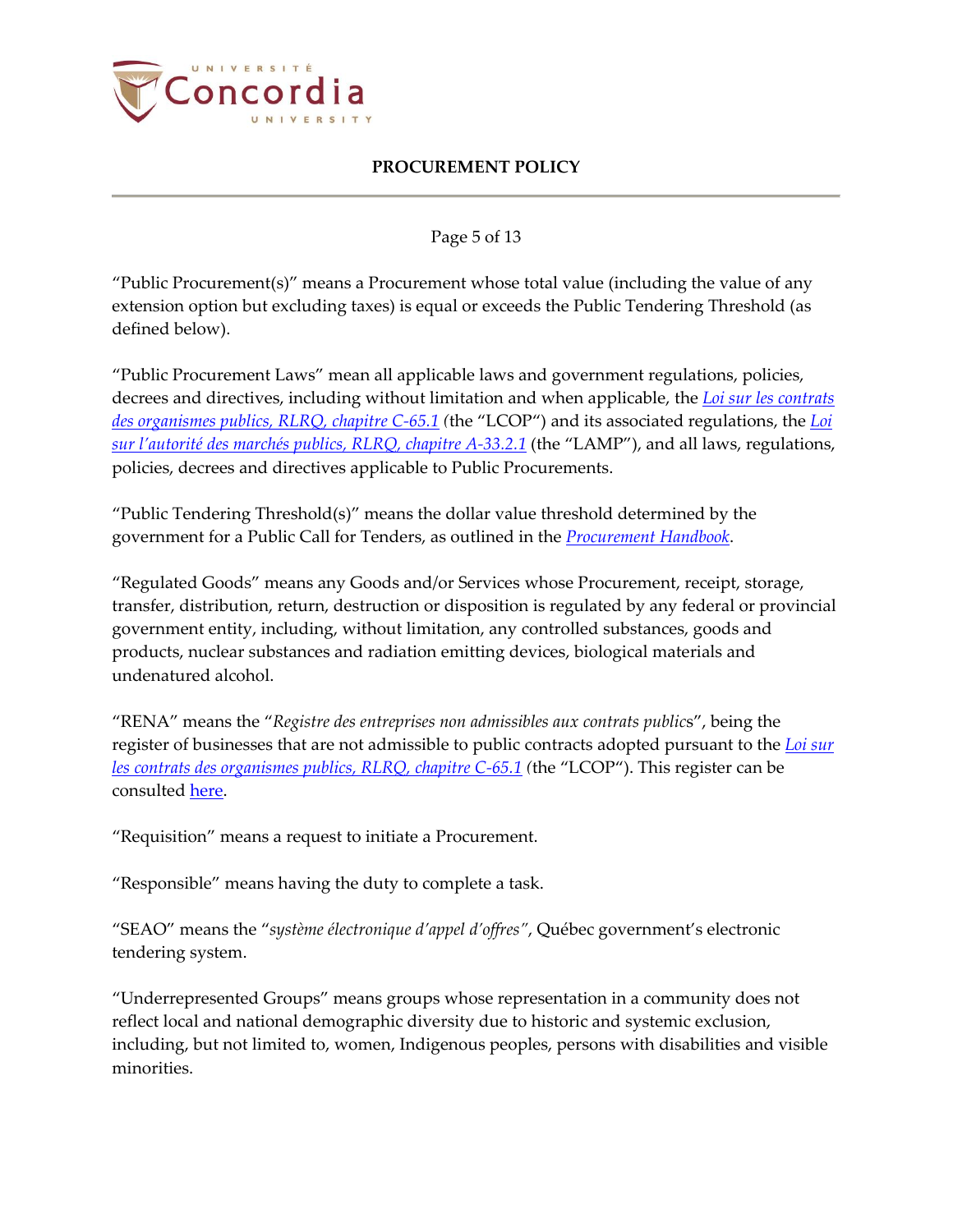

## Page 6 of 13

"Vendor(s)" means a physical person or a moral person, such as a company, that offers Goods and/or Services.

## POLICY

## Legislative Framework

- 1. All University Procurements must be made in compliance with Public Procurement Laws.
- 2. For the purposes of the LCOP, universities are deemed public bodies. The Public Procurement Laws provide for Public Procurement requirements for most Procurement Contracts and set out the procedures to follow, certain eligibility requirements of Bidders, certain conformity requirements of bids as well as the process for the adjudication of certain Procurement Contracts and reporting requirements, among others.
- 3. The Public Procurement Laws confer operational powers and decision-making authority directly to the Board of Governors (the "Board") but allow the Board to delegate all or part of these powers.
- 4. Pursuant to the Board Regulation [BG-2008-10-D17,](http://www.concordia.ca/content/dam/common/docs/policies/official-policies/BG-2008-10-D17.pdf) the Board has delegated the entirety of the powers that are conferred upon it by the LCOP and its associated regulations that it is empowered to delegate, to the President, or the relevant Vice-President and/or Secretary-General, the whole as outlined in the *Policy on Contract Review, Signing and Required Approvals* [\(BD-1\)](http://www.concordia.ca/content/dam/common/docs/policies/official-policies/BD-1.pdf).

### Procurement Services

- 5. Procurement Services, a unit of Financial Services, is Responsible and Accountable for the Procurement of Goods and/or Services on behalf of the University. Where it is more efficient or functional for certain units to perform their own Procurement activities, Procurement Services may delegate its Procurement Authority to such units. Delegated Units are Responsible and Accountable to perform all Procurement activities pursuant to, and in compliance with, this Policy and all Public Procurement Laws.
- 6. Procurement Services and Delegated Units are each Responsible and Accountable for the Procurements under their responsibility, including ensuring the University's compliance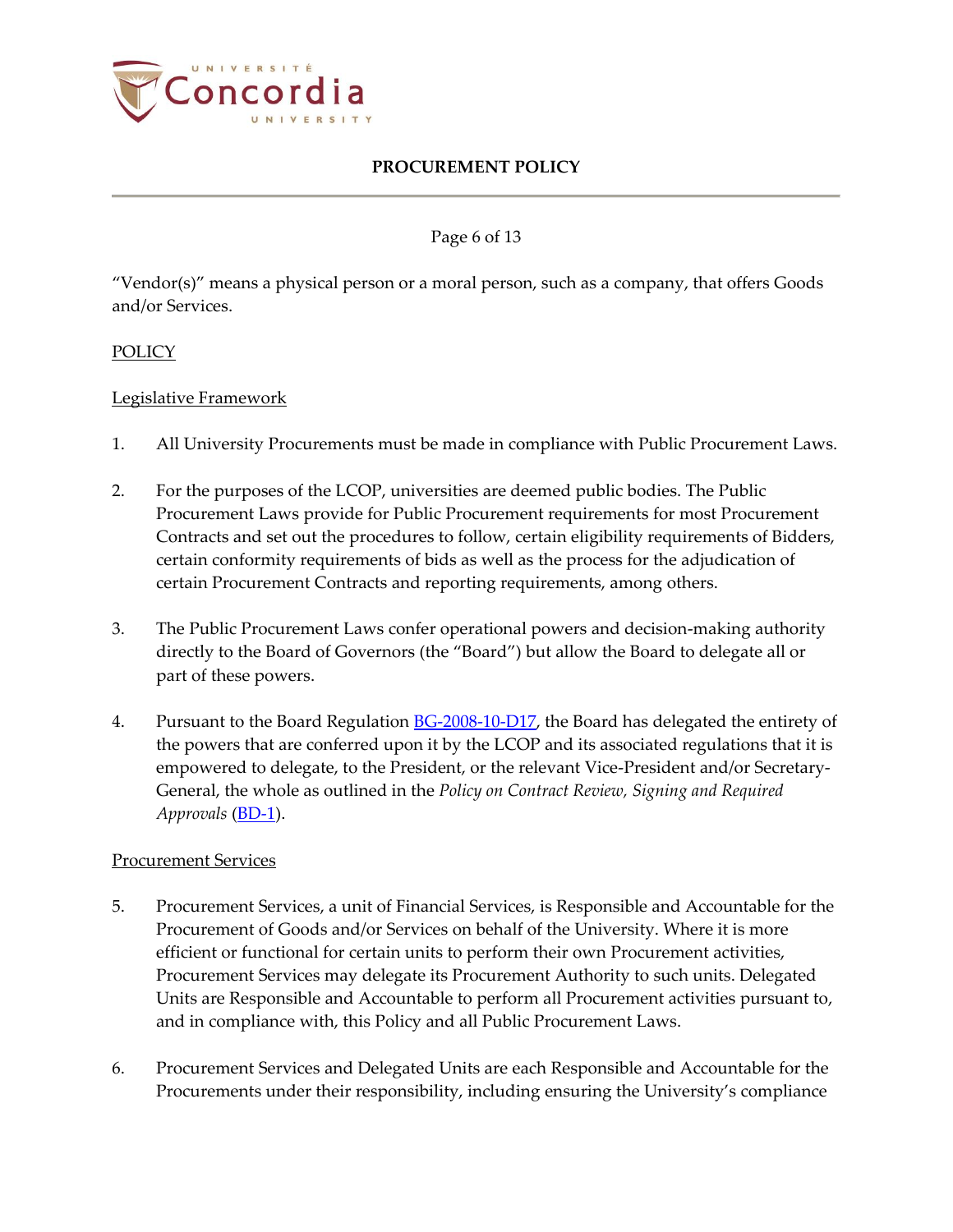

## Page 7 of 13

with the reporting requirements of the Public Procurement Laws. Other units and departments are Responsible and Accountable for ensuring that Procurement records required for reporting purposes are available to Procurement Services at all times.

7. When the Procurement of Goods and/or Services is subject to regulations of an external funding agency, and such regulations are more restrictive than the present Policy, Procurement Services and any Delegated Unit must ensure that the Procurement of such Goods and/or Services complies with the regulations of such funding agency.

#### Roles and Responsibilities

8. Formal roles and responsibilities of Procurement Services and key stakeholders involved in the Procurement cycle are outlined in the *[Procurement Handbook](https://hub.concordia.ca/content/dam/cspace/services/financial/docs/Procurement_Handbook.pdf)*.

#### Procurement of Goods and/or Services

- 9. Goods and/or Services acquired with University funds must be for the sole benefit of the University.
- 10. Goods purchased with University funds are the property of the University. Unless specified otherwise by Procurement Services, Goods purchased with University funds must be delivered to the University premises.
- 11. Upon awareness of their needs, Employees are Responsible and Accountable for planning their Procurement, taking into account all steps of the Procurement cycle and all required approvals, including Board and governmental approvals, when appropriate.
- 12. Before initiating any Procurement, Employees must ensure that sufficient funds are available.
- 13. Any Procurement of Goods and/or Services on behalf of the University may only be made through the Procurement Channels authorized by Procurement Services in accordance with the *[Procurement Handbook](https://hub.concordia.ca/content/dam/cspace/services/financial/docs/Procurement_Handbook.pdf)*, and is subject to all applicable internal and/or governmental approvals. The use of any unauthorized means (including, but not limited to, the University corporate credit card or personal credit cards) to purchase Goods and/or Services on behalf of the University is prohibited.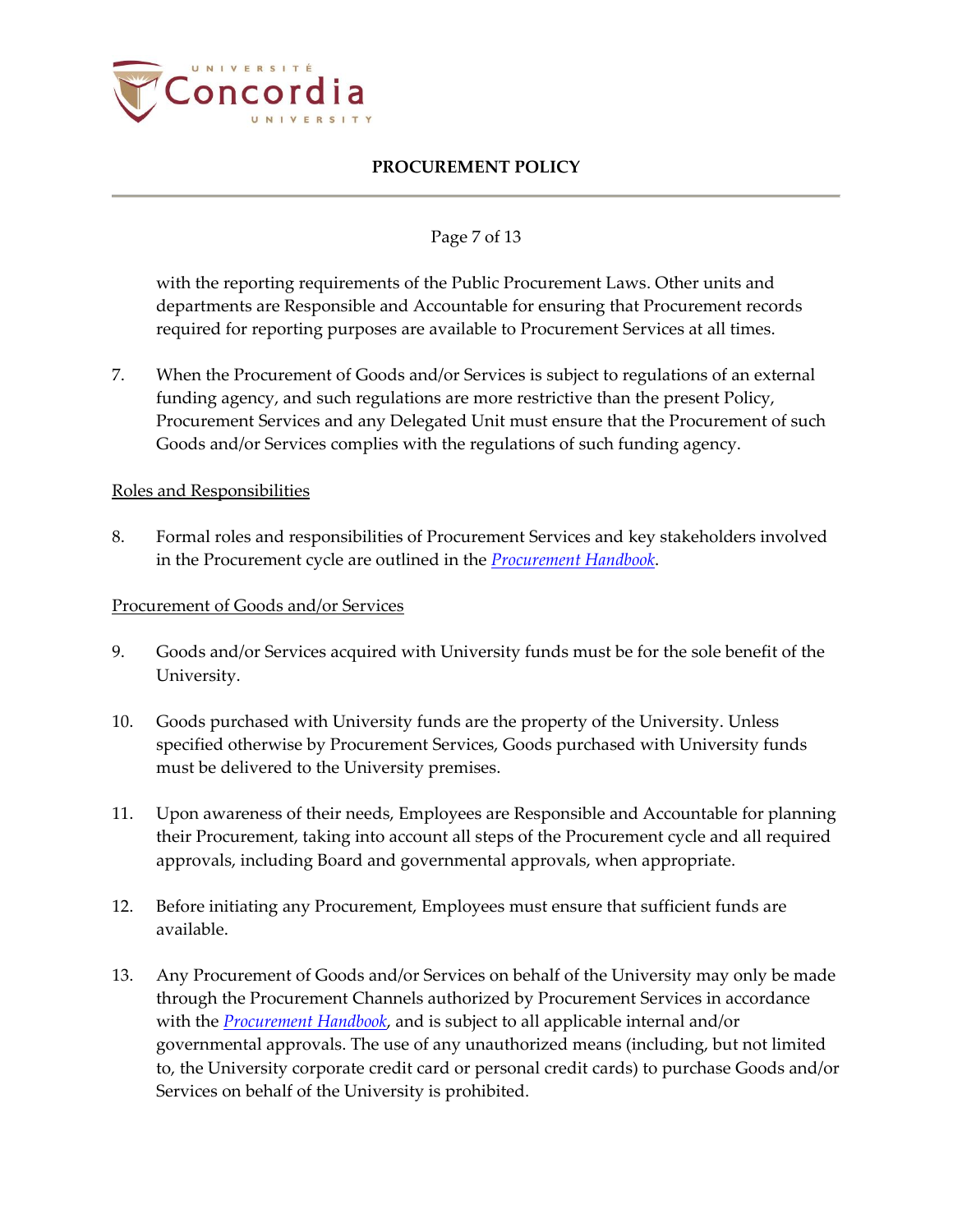

### Page 8 of 13

- 14. With the exception of construction, all Public Procurements must be processed by Procurement Services, in collaboration with the relevant units and/or departments.
- 15. Goods and/or Services identified as disallowed P-Card Transactions may not be purchased through the University's P-Card, in accordance with the *[P-Card Guidelines](https://hub.concordia.ca/content/dam/cspace/services/financial/docs/pcard/PCardGuidelines.pdf)* set by the University.
- 16. Regulated Goods must be procured through a purchase order, in accordance with the *[Procurement Handbook](https://hub.concordia.ca/content/dam/cspace/services/financial/docs/Procurement_Handbook.pdf)*.
- 17. The University's P-Card must be used exclusively for Procurements that have a valid University business purpose. In no circumstance can the P-Card be used for expenses or personal purchases. Employees must ensure that P-Card Transactions are managed in conformity with the *[P-Card Guidelines](https://hub.concordia.ca/content/dam/cspace/services/financial/docs/pcard/PCardGuidelines.pdf)* set by the University and/or by the relevant funding agencies, and that sufficient funds are available for such Procurements.
- 18. The University has Procurement Contracts in place with Vendors for certain recurring Goods and/or Services. Before making any Procurement, Employees must verify if any Procurement Contract is available for the required Goods and/or Services and must purchase these Goods and/or Services through such Procurement Contract, in accordance with the *[Procurement Handbook](https://hub.concordia.ca/content/dam/cspace/services/financial/docs/Procurement_Handbook.pdf)*.
- 19. Whenever possible, Procurement Services will promote and develop Co-operative Procurements to reduce the cost of Procurements. Employees must honour the commitments and comply with all Procurement Contracts entered into by the University, including Procurement Contracts resulting from Co-operative Procurements.
- 20. It is expressly forbidden to split or segment any Procurement (e.g. splitting a single Procurement into multiple Procurements) in order to circumvent regulatory requirements including, but not limited to, Competitive Tendering Thresholds and/or Public Tendering Thresholds.
- 21. The Procurement of Consulting Services is subject to the guidelines and requirements outlined in the *[Procurement Handbook](https://hub.concordia.ca/content/dam/cspace/services/financial/docs/Procurement_Handbook.pdf)*.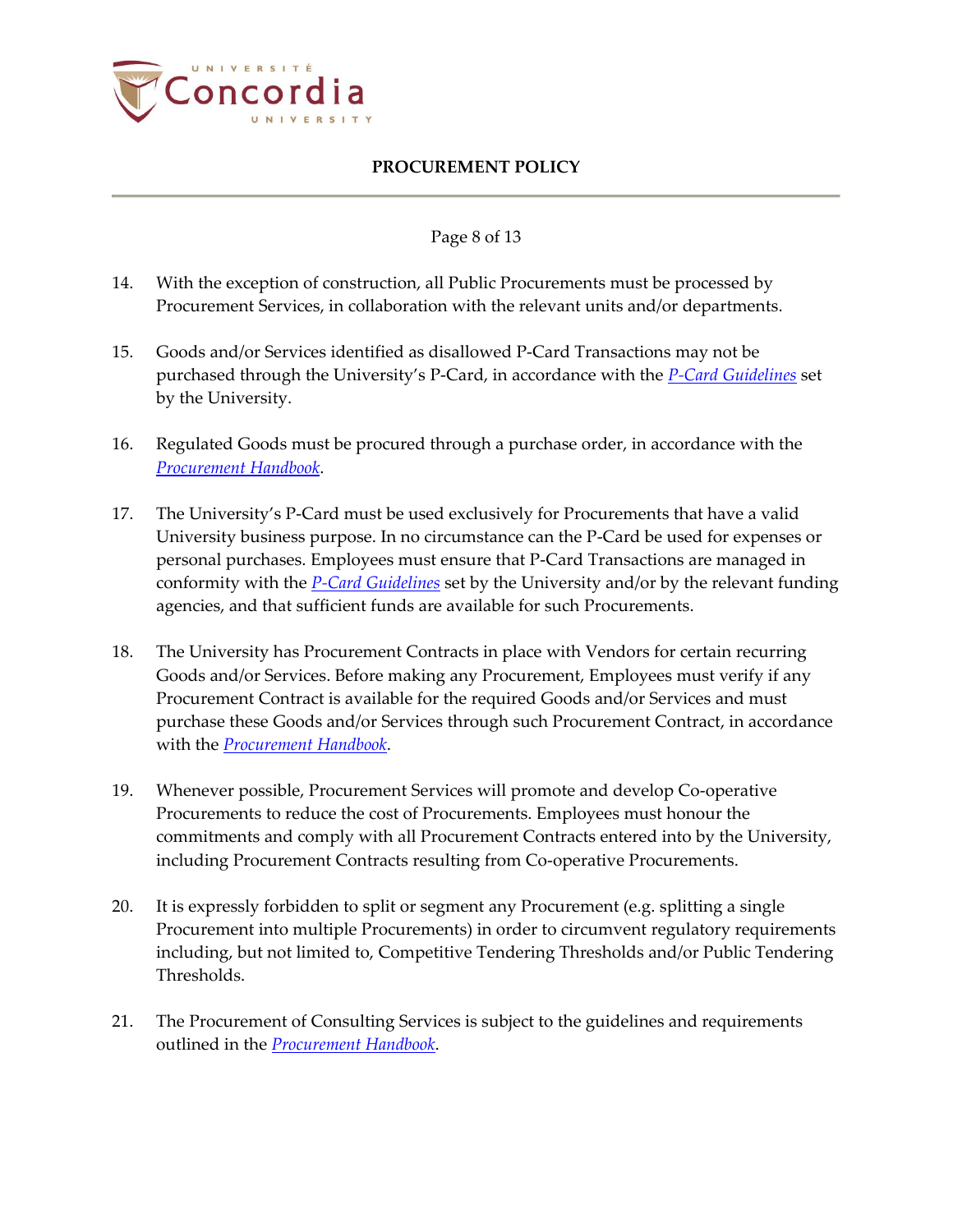

#### Page 9 of 13

### Ethical Procurement

- 22. Whenever engaging in Procurement activities, Employees are expected to comply with the policies, guidelines and restrictions set by the University with respect to the risks of corruption and collusion in contract management processes.
- 23. Where Employees have knowledge of a conflict of interest, as such term is defined in the *Policy on Conflict of Interest* [\(BD-4\)](https://www.concordia.ca/content/dam/common/docs/policies/official-policies/BD-4.pdf), with an existing or potential Vendor of the University, they must report such conflict of interest in accordance with the *Policy on Conflict of Interest* [\(BD-4\)](https://www.concordia.ca/content/dam/common/docs/policies/official-policies/BD-4.pdf) or the *Policy on Conflicts of Interest in Research* [\(VPRGS-5\)](https://www.concordia.ca/content/dam/common/docs/policies/official-policies/VPRGS-5.pdf), as applicable.
- 24. Responsibilities for Requisition, Procurement and payment activities must lie with different departments or, at a minimum, with different individuals. When it is not feasible to segregate such activities, adequate compensating controls approved by the Associate Vice-President, Financial Services and Controller must be implemented.
- 25. Employees must not discriminate or exercise preferential treatment in awarding a Procurement Contract to a Vendor.
- 26. Privileged Vendor information must be treated in strict confidence, preserved securely and used exclusively for the purpose for which the information was provided. This includes, but is not limited to, prices and pricing methods, bidding strategies, Procurement Contract terms and conditions, technology, specifications, drawings and know-how.

### Vendor Relations

- 27. Employees are expected to maintain relationships with Vendors in a manner that contributes to and promotes fair competition in the market and protects the interests and reputation of the University.
- 28. Soliciting Vendors for donations, sponsorship or charity must be made in accordance with applicable University policies and guidelines.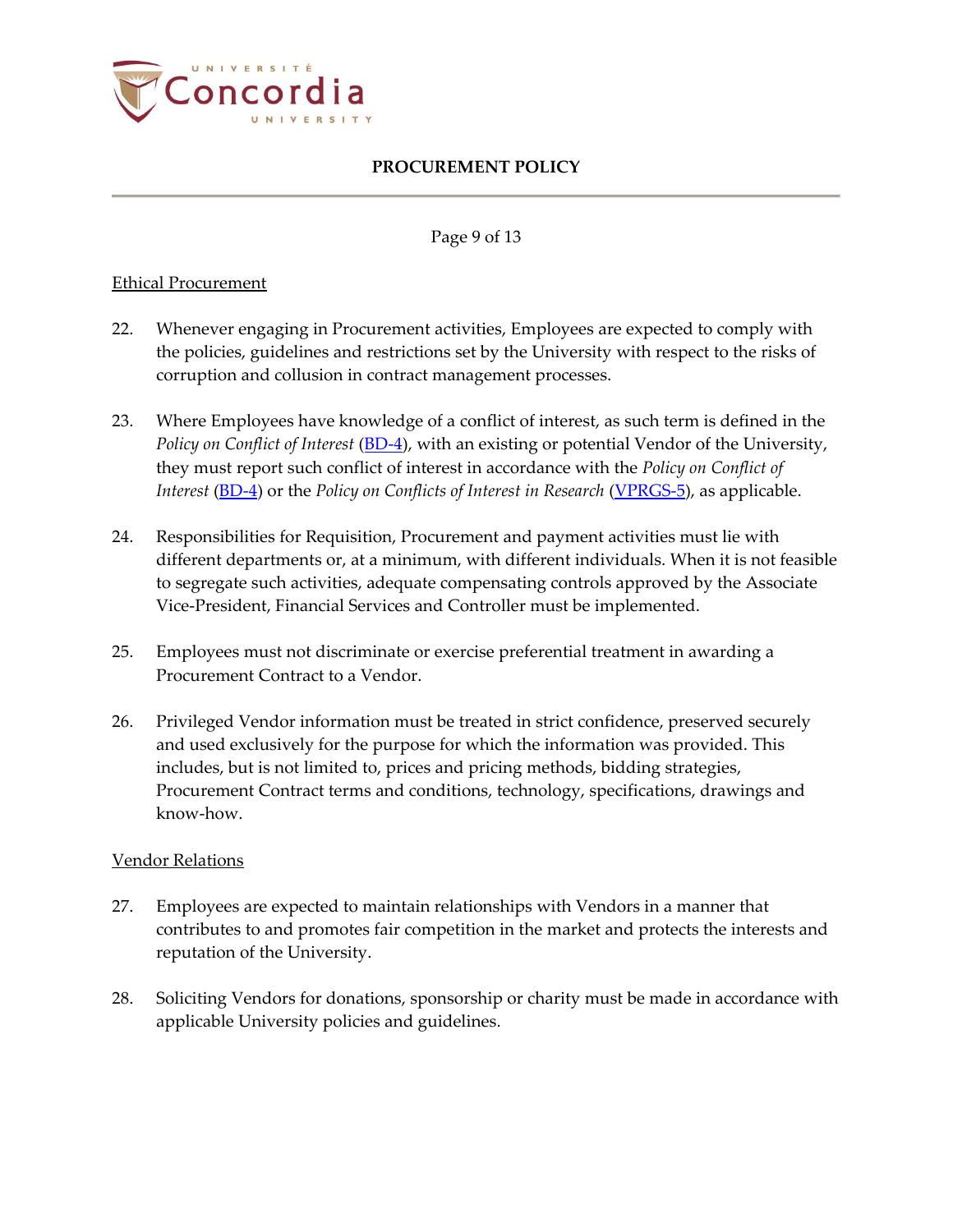

### Page 10 of 13

- 29. In accordance with the Public Procurement Laws, the University has issued a *[procedure for](https://www.concordia.ca/content/dam/concordia/services/financial/docs/Procédure%20portant%20sur%20la%20réception%20et%20l)  [handling vendor complaints](https://www.concordia.ca/content/dam/concordia/services/financial/docs/Procédure%20portant%20sur%20la%20réception%20et%20l)*. This procedure covers Vendor complaints filed by a Vendor during a Public Procurement.
- 30. Where the University has established standards of ethical, social, and environmental conduct, all Vendors are expected to comply with these standards throughout their own business practices.

## **Sustainable Procurement and Social Responsibility**

- 31. Employees should take into account the guiding principles and commitments stated in the *Sustainability Policy* [\(BD-7\)](https://www.concordia.ca/content/dam/common/docs/policies/official-policies/BD-7.pdf) as related to their activities at the University, the whole in compliance with Public Procurement Laws.
- 32. Whenever engaging in Procurement activities, Employees are encouraged to favour the use and distribution of resources in an efficient, effective and ethical manner, support social rights extended to all people, encourage vendor diversity and leverage opportunities for the protection and preservation of the environment, the whole in compliance with Public Procurement Laws.
- 33. When it is in the best interests of the University to do so and when acceptable Goods and/or Services are readily available at competitive prices and comparable quality and service, the University will endeavour to procure Goods and/or Services from businesses with sustainable practices, businesses owned by members of Underrepresented Groups, local Vendors as well as small and medium-sized Vendors, the whole in compliance with University policies and procedures as well as with Public Procurement Laws.

### Approvals and Controls

- 34. No commitment may be made, either verbally or in writing, by individuals who do not have signing authority in accordance with the *Policy on Contract Review, Signing and Required Approvals* [\(BD-1\)](http://www.concordia.ca/content/dam/common/docs/policies/official-policies/BD-1.pdf).
- 35. Only individuals with signing authority in accordance with the *Policy on Contract Review, Signing and Required Approvals* [\(BD-1\)](http://www.concordia.ca/content/dam/common/docs/policies/official-policies/BD-1.pdf) may sign a Procurement Contract or any amendment thereto.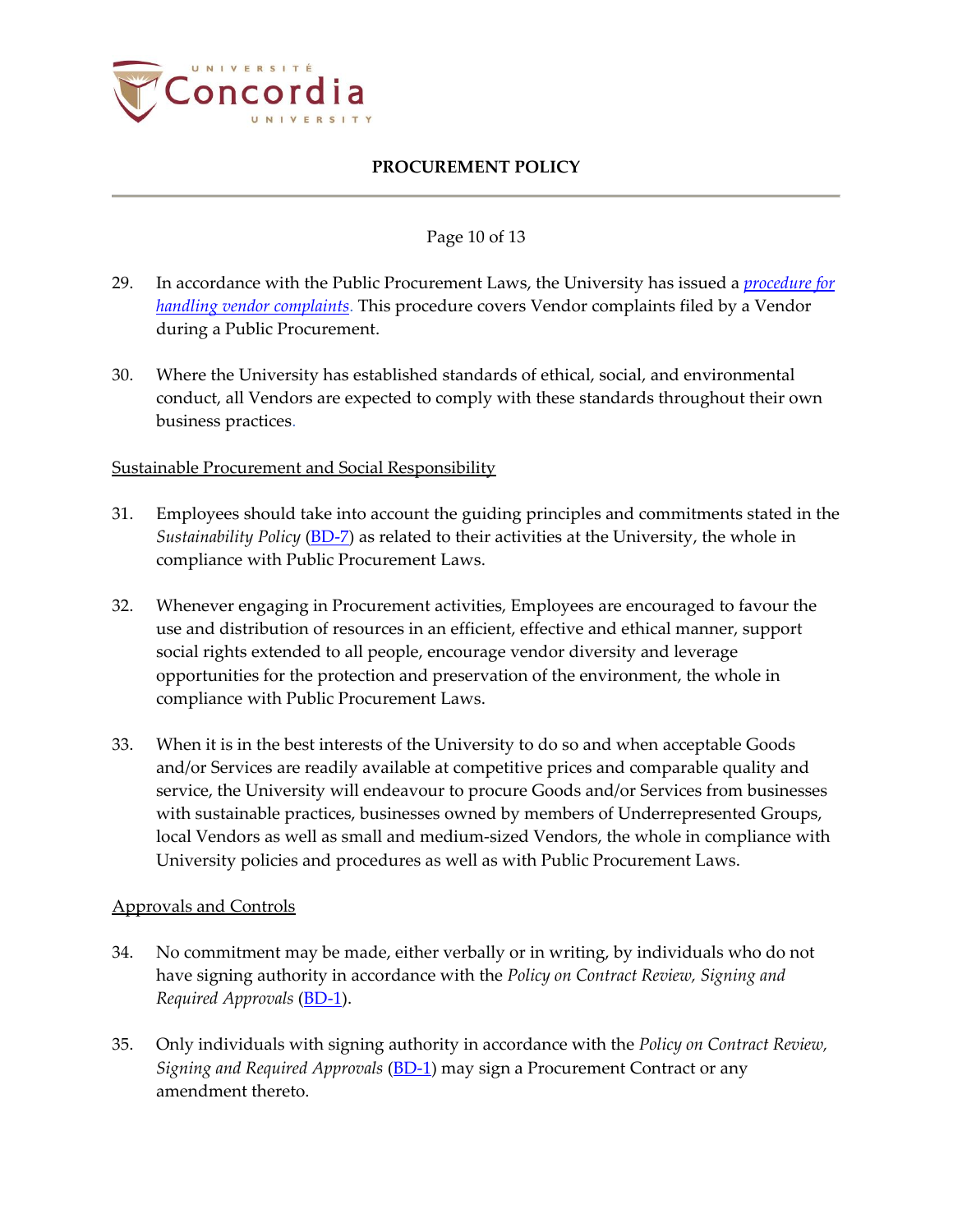

### Page 11 of 13

36. The University's Contract Rules Compliance Monitor (Responsable de l'Application des Règles Contractuelles or "RARC") is Accountable for the University's compliance with Public Procurement Laws and for ensuring the integrity of the Procurement cycle.

#### Competitive Procurement

- 37. Competitive Procurement aims to obtain the best value for the University while enhancing access, competition and fairness. Employees must utilize Competitive Procurement in accordance with the *[Procurement Handbook](https://hub.concordia.ca/content/dam/cspace/services/financial/docs/Procurement_Handbook.pdf)*.
- <span id="page-10-0"></span>38. Where the total expenditure equals or exceeds the Public Tendering Threshold outlined in the *[Procurement Handbook](https://hub.concordia.ca/content/dam/cspace/services/financial/docs/Procurement_Handbook.pdf)*, Public Calls for Tenders are mandatory and must be posted on the SEAO. Only a designated Procurement Services employee or a Delegated Unit employee is authorized to issue a Public Call for Tenders.
- 39. Notwithstanding [section 38,](#page-10-0) exceptional circumstances may require the University to utilize Non-Competitive Procurement above the Competitive Tendering Threshold. Employees may utilize Non-Competitive Procurement only in situations outlined in the *[Procurement Handbook](https://hub.concordia.ca/content/dam/cspace/services/financial/docs/Procurement_Handbook.pdf)*. Prior to commencement of any such Non-Competitive Procurement, supporting documentation must be completed and approved in accordance with the *[Procurement Handbook](https://hub.concordia.ca/content/dam/cspace/services/financial/docs/Procurement_Handbook.pdf)*.

### Procurement Contract Management

- 40. Whenever standardized terms and conditions have been established by Legal Services, these standardized terms and conditions must be used for any Procurement Contract as specified in the *[Procurement Handbook](https://hub.concordia.ca/content/dam/cspace/services/financial/docs/Procurement_Handbook.pdf)*. In special circumstances, some Procurements may be carried out according to other terms and conditions, as approved by the Senior Director, Procurement Services, in consultation with Legal Services.
- 41. It is prohibited to contract with any Vendor listed in the RENA.
- 42. Employees are Accountable for the thorough evaluation of their Procurement requirements and for ensuring that the scope of work is properly and accurately documented.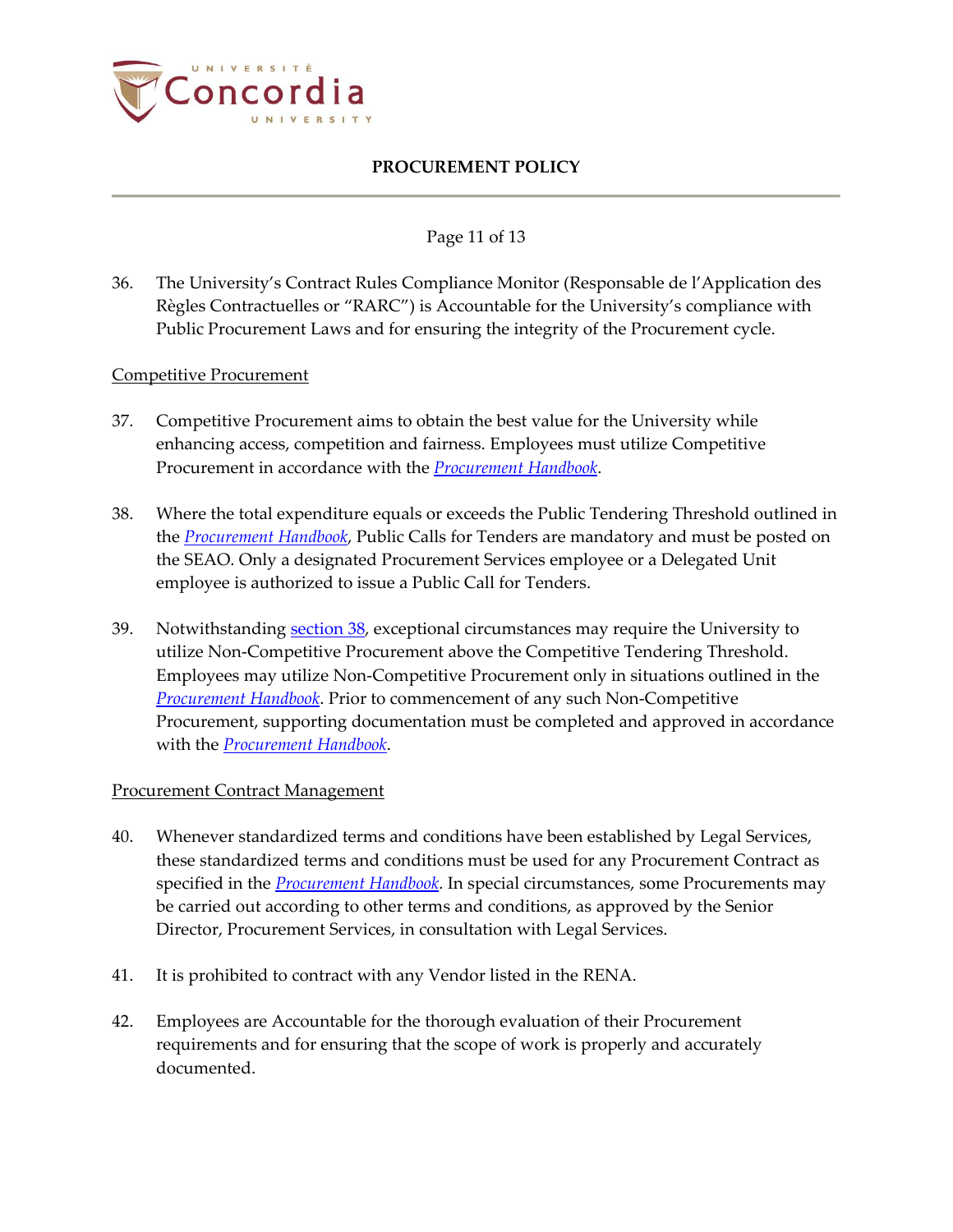

### Page 12 of 13

- 43. Contract Owners must manage Procurement Contracts responsibly and effectively. Payments must be made in accordance with the relevant Procurement Contract.
- 44. Once a Procurement Contract has been entered into between the University and a Vendor, Contract Owners are Responsible and Accountable for the review, approval and control of all expenditures incurred against such Procurement Contract.
- 45. Where applicable, Vendor performance must be managed and documented, in an ongoing manner during the course of the Procurement Contract, and any performance issues must be addressed, as outlined in the *[Procurement Handbook](https://hub.concordia.ca/content/dam/cspace/services/financial/docs/Procurement_Handbook.pdf)*.
- 46. Considering that any amendment of a Procurement Contract affects its terms and conditions, any Procurement Contract amendment must be documented and approved in accordance with the *[Procurement Handbook](https://hub.concordia.ca/content/dam/cspace/services/financial/docs/Procurement_Handbook.pdf)* to ensure protection of the University and compliance with legal requirements.

### **Exceptions**

47. With the help of process controls, Procurement Services analyzes Procurements which are considered contrary to University policies and regulations, informs managers and helps them rectify these situations. Any exception to this Policy or the *[Procurement Handbook](https://hub.concordia.ca/content/dam/cspace/services/financial/docs/Procurement_Handbook.pdf)* is subject to the written approval of the Senior Director, Procurement Services prior to any Procurement being incurred.

### Non-Compliance

48. Employees who willfully and/or repeatedly circumvent or materially fail to comply with this Policy or the *[Procurement Handbook](https://hub.concordia.ca/content/dam/cspace/services/financial/docs/Procurement_Handbook.pdf)* may have their Procurement privileges suspended or revoked. The failure of an Employee to comply with the provisions of this Policy or the *[Procurement Handbook](https://hub.concordia.ca/content/dam/cspace/services/financial/docs/Procurement_Handbook.pdf)* may constitute a disciplinary offence under the relevant provision, contract, or [collective or employment agreement.](http://www.concordia.ca/hr/dept/employee-labour-relations/labour-agreements-collective-bargaining.html)